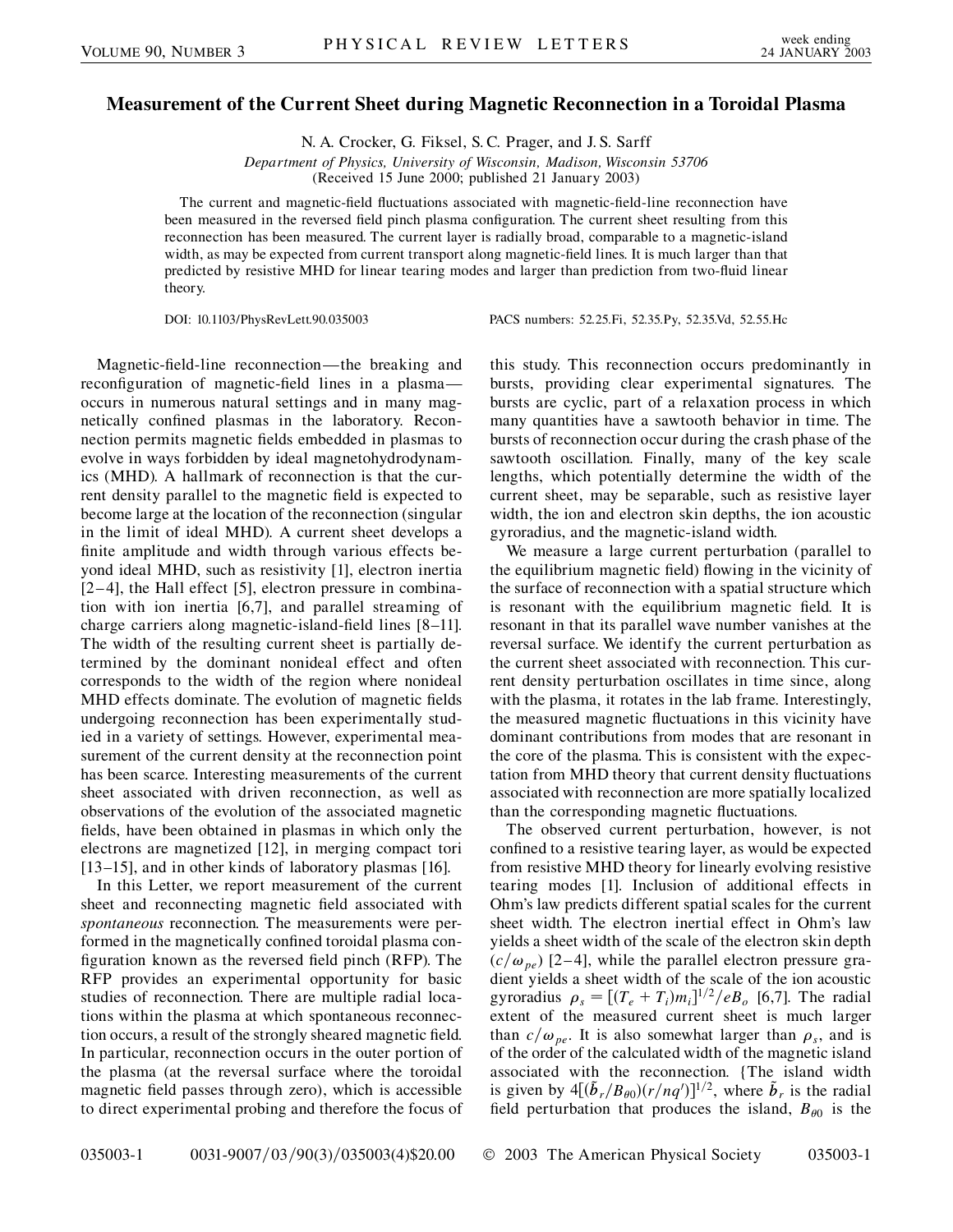equilibrium poloidal field, *r* is the radius of the resonant surface, *n* is the toroidal mode number of  $\tilde{b}_r$ , *q* is the safety factor which is a measure of the field winding number, and  $q' = dq/dr$  is a measure of the magnetic shear.} Hence, parallel motion of particles along the magnetic field (corresponding to radial transport of parallel current density) may account for the measured layer width [8–11].

These experiments were performed in the MST reversed field pinch (minor radius  $= 0.52$  m, major radius  $= 1.5$  m) [17]. For these experiments, MST was operated at low toroidal plasma current ( $\sim$  150 kA) so that probes could be inserted from the vacuum vessel wall to a radius of  $r \approx 0.4$  m without significant perturbation to the plasma. This radius is smaller than that of the surface at which the safety factor, *q*, passes through zero  $\left(\frac{r}{a} \approx 0.88\right)$ , where *a* is the plasma minor radius). The equilibrium magnetic field at the reversal  $(q = 0)$ surface is resonant with Fourier modes of poloidal mode number  $m = 0$ . To measure  $\vec{j}_{\parallel}$ , the fluctuating current density (parallel to the equilibrium magnetic field), we employ small, insertable Rogowskii coils (which have cylindrical holes  $\sim$ 2 cm in diameter and 2 cm in axial length through which plasma may pass) in conjunction with an array of toroidal magnetic sensing coils that are evenly distributed around the wall of MST in the toroidal direction. All probe sizes are small compared to the poloidal and toroidal wavelengths, and smaller than the radial scale of the fluctuations. The poloidal mode number spectrum of  $\tilde{j}_{\parallel}$  is obtained from measurements made simultaneously at pairs of locations by using the twopoint spectral analysis technique. The toroidal mode number spectrum of  $j_{\parallel}$  is estimated by measuring the correlation between  $\tilde{j}_\parallel$  and individual Fourier modes of toroidal magnetic-field fluctuations at the edge of the plasma. The resulting current fluctuation spectrum represents the components of  $\ddot{j}_\parallel$  that correlate with the magnetic-field fluctuations at the wall. We perform similar analyses for internal magnetic fluctuations at different radii in the edge region by using magnetic sensing coils built into the probes containing the Rogowskii coils. The Rogowskii and magnetic sensing coils function with a frequency response of  $\leq 100$  kHz, much above the frequencies of the dominant fluctuations  $(1 \text{ kHz} < f <$ 25 kHz).

Previous, extensive study of magnetic fluctuations, *b*, in RFPs has shown the dominant source to be coreresonant tearing modes [18]. In MST, these modes have poloidal and toroidal mode numbers  $m = 1$  and  $n =$ 5–10, respectively. The measurements we report here of  $\ddot{b}$  spectra inside the plasma confirm this understanding of magnetic fluctuations in RFPs. MST plasmas exhibit a relaxation oscillation (a sawtooth oscillation) through which all mode amplitudes cycle on a time scale of several milliseconds. The magnetic relaxation is evidenced, for example, by the increase in toroidal magnetic flux [Fig. 1(a)], synchronous with increases in  $m = 1$  and  $m = 0$  magnetic fluctuations [Fig. 1(b)]. In the edge of MST, all components of  $\ddot{b}$  are dominated by core-resonant  $m = 1$  modes [Figs. 2(a) and 2(b)] both during and between sawtooth crashes. However, modes resonant at the reversal surface, mostly  $m = 0$ ,  $|n| = 1-3$  modes, are also observed, particularly near the plasma surface in a burst during the crash phase in the sawtooth oscillation. Indeed, during the crash phase, these  $m = 0$  modes actually dominate toroidal magnetic fluctuations at the plasma surface.

For reconnection to occur, the radial component of the resonant magnetic-field fluctuation must be nonzero at the resonant surface. The radial component is necessary to connect field lines that are separated in radius, with the resonant surface residing between them. The radial field must also be resonant. A nonresonant field will only bend the field lines, not reconnect them. We have measured the radial profile of the  $m = 0$ ,  $|n| = 1$  radial magnetic-field fluctuation (Fig. 3). Indeed, it is nonzero at the reversal surface. This measurement of the radial field is consistent with its inference from the measured toroidal magneticfield fluctuations (Fig. 3), invoking the continuity of the field  $(\nabla \cdot \tilde{\mathbf{b}} = 0)$ . The nonvanishing of the radial field proves that reconnection occurs, and that the measured resonant current density fluctuation is associated with reconnection.



FIG. 1. (a) Toroidal magnetic flux vs time during a sawtooth crash. The time  $t = 0$  denotes the end of the sawtooth crash time (time of maximum time rate of change of the flux). (b) Total magnetic-field fluctuation power in  $m = 0$  and  $m = 1$ poloidal modes at the plasma surface during sawtooth crashes.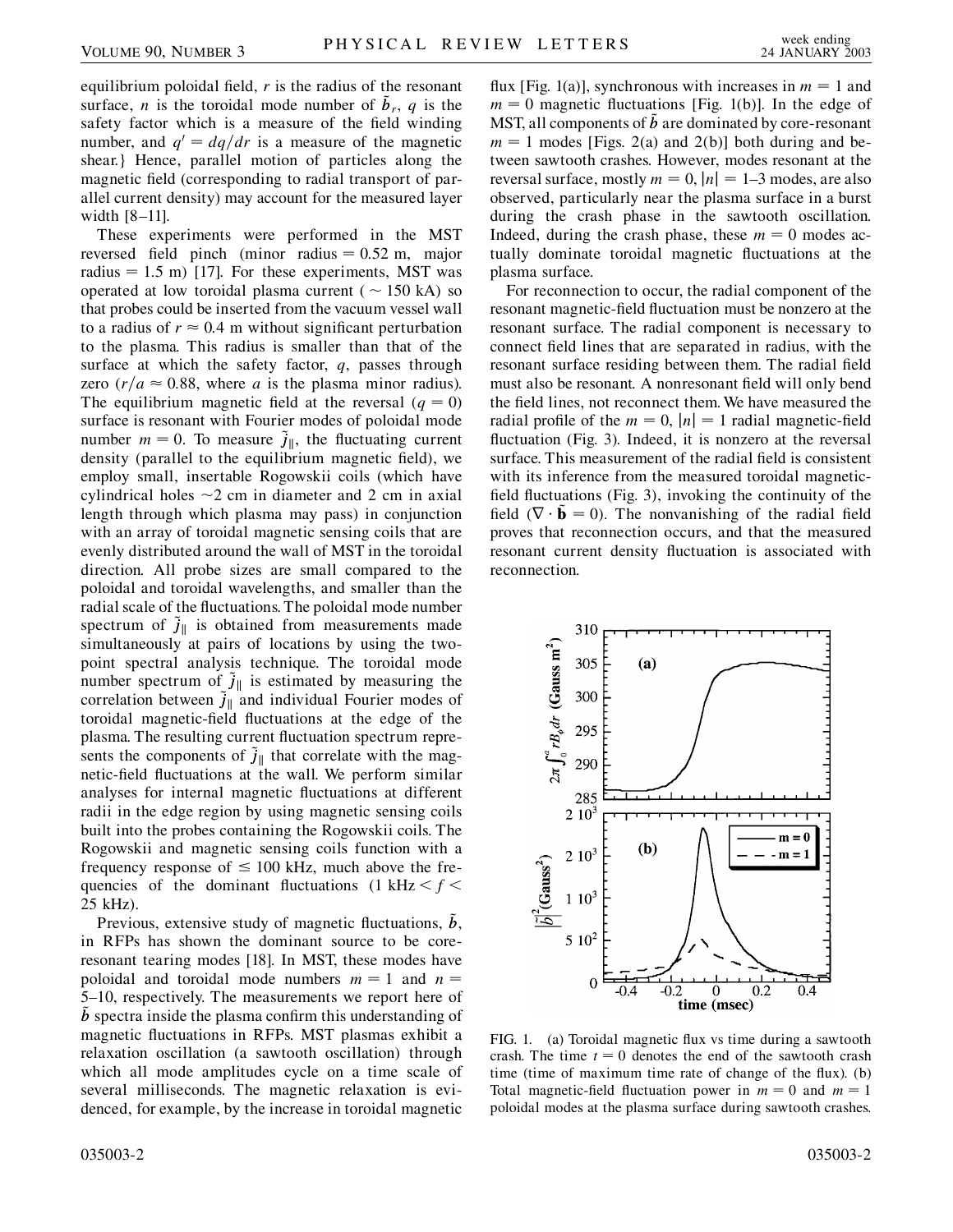

FIG. 2. Toroidal mode spectra of radial, poloidal, and toroidal magnetic fluctuation power at the reversal surface  $(r/a =$ 0*:*846): (a) during sawtooth crashes and (b) between sawtooth crashes.

The measured current density fluctuations have a character quite different from that of the magnetic fluctuations. The poloidal two-point spectrum of  $\tilde{j}_\parallel$ , measured in the vicinity of the reversal surface, is dominated by the  $m = 0$  mode during sawtooth crashes, as shown in Fig. 4(a). The current density fluctuation amplitude is about 20% of the equilibrium current density. The toroidal spectrum obtained from correlation of the current density measurement with the toroidal coil array is dominated by low *n* ( $|n| = 1-3$ ) modes during sawtooth crashes [Fig. 4(b)]. Similarly, between sawtooth crashes,  $\tilde{j}_\parallel$  is dominated by  $m = 0$ ,  $|n| = 1-3$  modes. Indeed, in the vicinity of reconnection, we expect the associated  $\tilde{j}_{\parallel}$ to become large, but not necessarily the associated *b*~ (i.e., it is not singular in the ideal MHD limit). We identify the  $m = 0$ , low *n*  $\hat{j}_{\parallel}$  as the current sheet associated with reconnection at the  $q = 0$  surface.

The resonant parallel current density fluctuation is distributed radially over a range of  $\sim$ 7 cm (Fig. 5). At other poloidal locations, the width extends to  $\sim$ 10 cm. This width is comparable to the calculated  $m = 0$  island width of  $\sim$ 10 cm. This is consistent with current sheet



FIG. 3. Radial profile of radial (------ $( \blacklozenge$  --) magnetic-field fluctuation amplitudes at the reversal surface for the resonant,  $n = -1$ , toroidal mode during sawtooth crashes.

broadening from current transport across the island (by particle motion along the magnetic field). For this interpretation to apply, the current transport must occur more rapidly than the sawtooth crash time. It is difficult to determine the current transport rate. However, if it is similar to that of particles and energy, which are roughly equal, then the time for the current to transport across the island (about 10  $\mu$ s) is less than the crash time (about 100  $\mu$ s). On the other hand, this width is much larger than the resistive layer width  $(a/S^{2/5})$ , where *S* is the Lundquist number) of  $\geq 0.2$  cm. We note, however, that this resistive layer width is expected for linear resistive



FIG. 4. (a) Two-point poloidal mode number spectrum and (b) toroidal mode number spectrum of poloidal current density fluctuations at the reversal surface during sawtooth crashes.